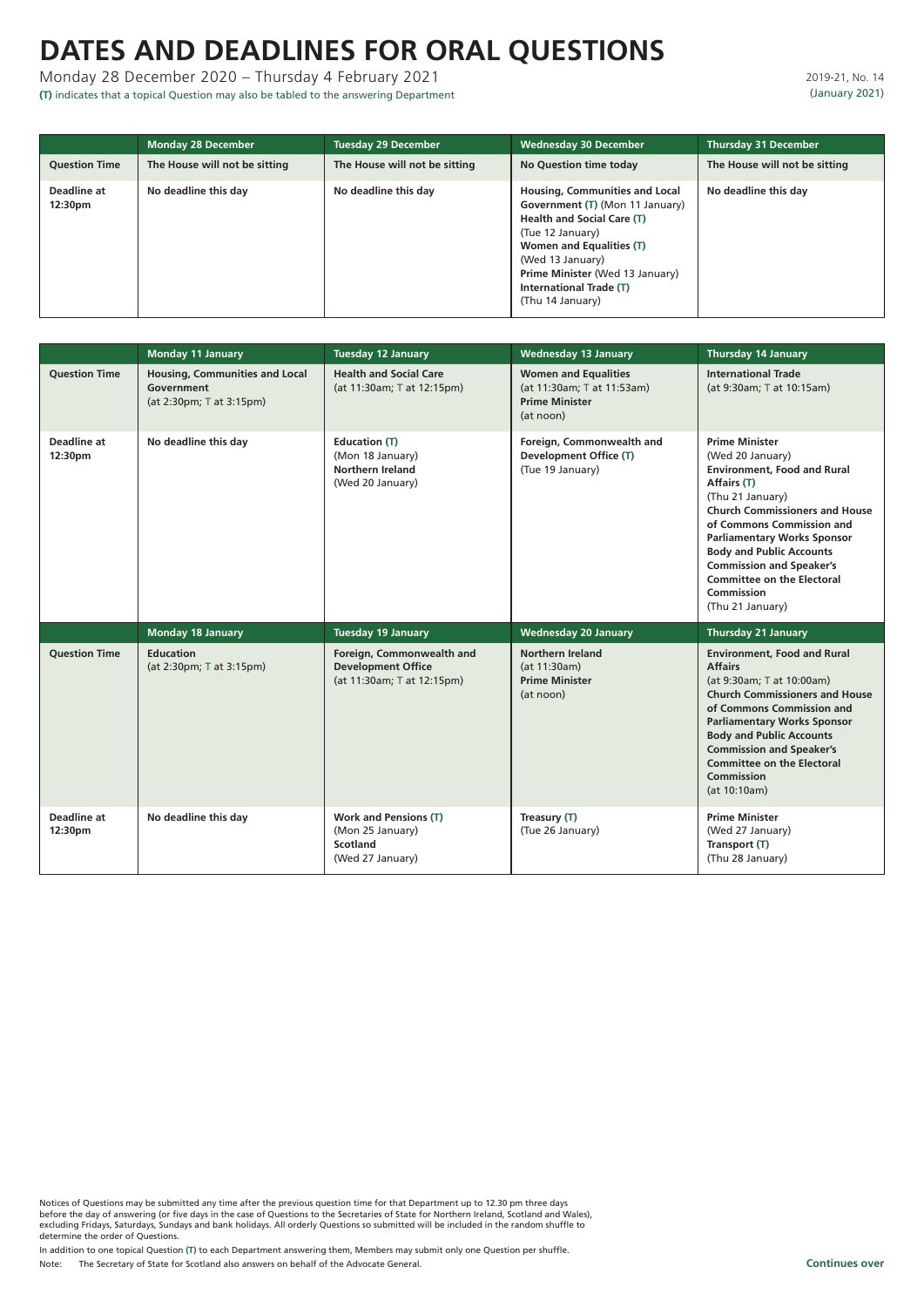# **DATES AND DEADLINES FOR ORAL QUESTIONS**

Monday 28 December 2020 – Thursday 4 February 2021

**(T)** indicates that a topical Question may also be tabled to the answering Department

Notices of Questions may be submitted any time after the previous question time for that Department up to 12.30 pm three days before the day of answering (or five days in the case of Questions to the Secretaries of State for Northern Ireland, Scotland and Wales), excluding Fridays, Saturdays, Sundays and bank holidays. All orderly Questions so submitted will be included in the random shuffle to determine the order of Questions.

In addition to one topical Question **(T)** to each Department answering them, Members may submit only one Question per shuffle.

Note: The Secretary of State for Scotland also answers on behalf of the Advocate General.

### 2019-21, No. 14 **(January 2021)**

|                               | <b>Monday 25 January</b>                             | <b>Tuesday 26 January</b>                                           | <b>Wednesday 27 January</b>                                                | <b>Thursday 28 January</b>                                                                                                                               |
|-------------------------------|------------------------------------------------------|---------------------------------------------------------------------|----------------------------------------------------------------------------|----------------------------------------------------------------------------------------------------------------------------------------------------------|
| <b>Question Time</b>          | <b>Work and Pensions</b><br>(at 2:30pm; T at 3:15pm) | <b>Treasury</b><br>(at 11:30am; T at 12:15pm)                       | <b>Scotland</b><br>(at 11:30am)<br><b>Prime Minister</b><br>(at noon)      | <b>Transport</b><br>(at 9:30am; T at 10:15am)                                                                                                            |
| <b>Deadline at</b><br>12:30pm | No deadline this day                                 | Defence (T)<br>(Mon 1 February)<br><b>Wales</b><br>(Wed 3 February) | Justice (T)<br>(Tue 2 February)                                            | <b>Prime Minister</b><br>(Wed 3 February)<br>Digital, Culture, Media and Sport<br>(T)<br>(Thu 4 February)<br><b>Attorney General</b><br>(Thu 4 February) |
|                               | <b>Monday 1 February</b>                             | <b>Tuesday 2 February</b>                                           | <b>Wednesday 3 February</b>                                                | <b>Thursday 4 February</b>                                                                                                                               |
| <b>Question Time</b>          | <b>Defence</b><br>(at 2:30pm; T at 3:15pm)           | <b>Justice</b><br>(at 11:30am; T at 12:15pm)                        | <b>Wales</b><br>(at 11:30am)<br><b>Prime Minister</b><br>(at noon)         | Digital, Culture, Media and Sport<br>(at 9:30am; T at 10:00am)<br><b>Attorney General</b><br>(at 10:10am)                                                |
| <b>Deadline at</b><br>12:30pm | No deadline this day                                 | Home Office (T)<br>(Mon 8 February)                                 | <b>Business, Energy and Industrial</b><br>Strategy (T)<br>(Tue 9 February) | <b>Women and Equalities (T)</b><br>(Wed 10 February)<br><b>Prime Minister</b><br>(Wed 10 February)<br><b>Cabinet Office (T)</b><br>(Thu 11 February)     |